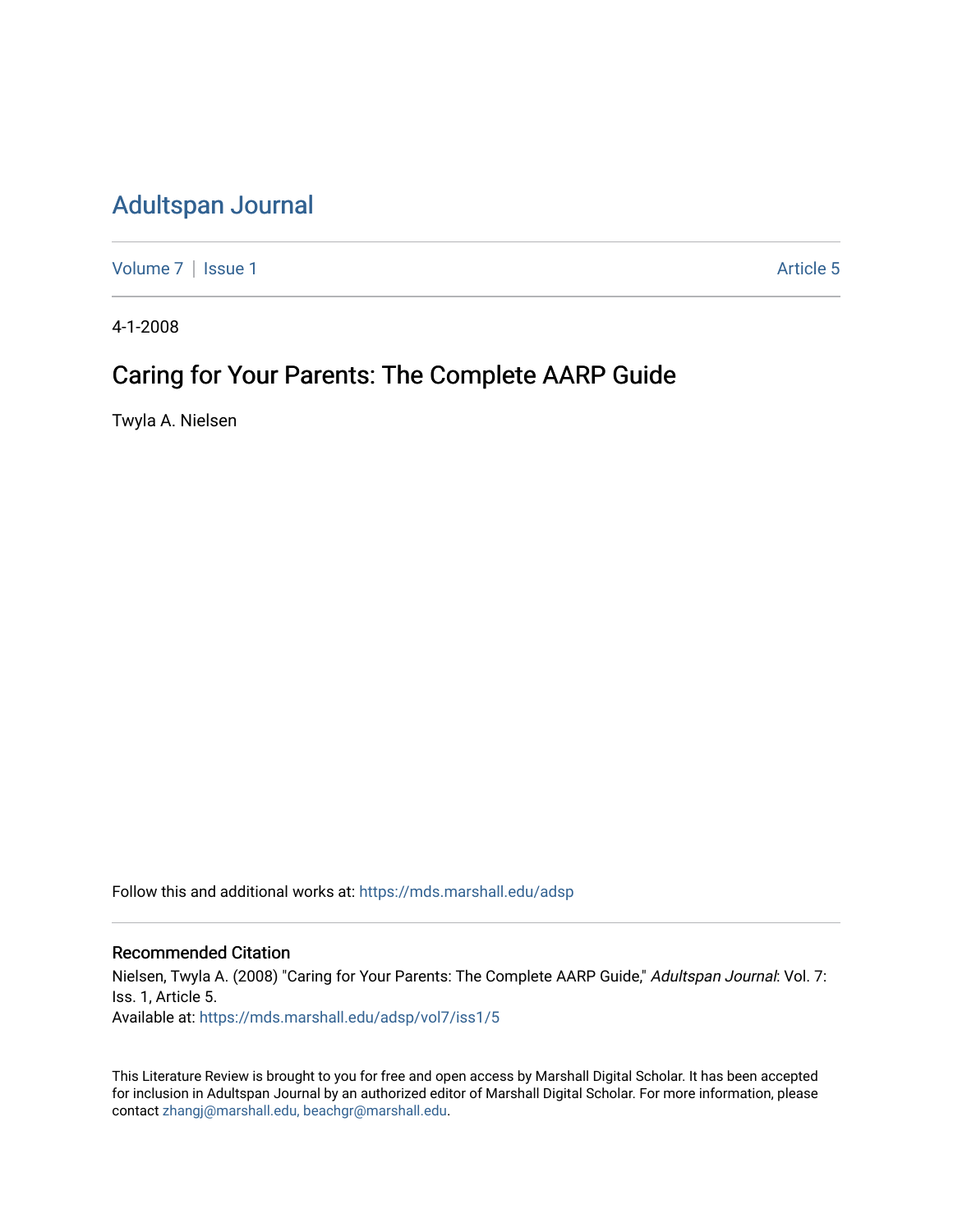## **B O O K R E V I E W s**

# *Caring for Your Parents: The Complete AARP Guide*

### **Reviewed by Twyla A. Nielsen**

Hugh Delehanty & Elinor Ginzler. (2005). *Caring for Your Parents: The Complete AARP Guide.* New York: Sterling, 240 pp., \$19.95 (hardcover). ISBN 1-4027-1739-3.

In *Caring for Your Parents: The Complete AARP Guide*, Delehanty and Ginzler provide an outline that will help family caregivers to embrace the issues that arise when dealing with aging parents. The authors' intent in writing this book is obvious to readers: assist the family caregiver in making decisions about endof-life care with their parents. Both authors possess the professional background and expertise to make this book a "must read" for family caregivers.

Delehanty is the editor in chief of AARP (formerly American Association of Retired Persons) Publications and oversees America's two largest circulation publications, *AARP The Magazine* and *AARP Bulletin*. Delehanty also supervises the bilingual magazine *AARP Segunda Juventud* and AARP Books. Previously an editor at *People*, *Sports Illustrated*, and *Utne Reader*, he has written extensively on psychology and spirituality and is the coauthor with Phil Jackson of the national best seller *Sacred Hoops: Spiritual Lessons of a Hardwood Warrior*. Delehanty is a former visiting professor in American Studies at Carleton College in Northfield, Minnesota, and is a frequent contributor on *The Today Show*, *Good Morning, America*, and *NBC Nightly News*.

Ginzler has worked in the profession of aging for more than 20 years. After overseeing programs at the community level in senior housing and long-term care, she joined AARP in 1998 to run association programs in health, longterm care, and independent living. Ginzler currently is the Director for Livable Communities in the AARP's Office of Social Impact. In this capacity, she advocates for housing needs of those ages 50 and older and optimizing the mobility of older Americans. Ginzler has lectured on caregiving throughout the United States and is quoted regularly in the media as a spokesperson for AARP on eldercare issues.

*Twyla A. Nielsen, Department of Child Development and Family Science, North Dakota State University. Correspondence concerning this review should be addressed to Twyla A. Nielsen, c/o Academic Adviser Ardith Brunt, 351F E. Morrow Lebedeff Building, North Dakota State University, Fargo, ND 58105 (e-mail: twyla.nielsen@ndsu.edu).*

. . . . . . . . . . . . . . . . .

*© 2008 by the American Counseling Association. All rights reserved.*

**ADULTSPAN***Journal Spring 2008 Vol. 7 No. 1* **43**

Published by Marshall Digital Scholar, 2022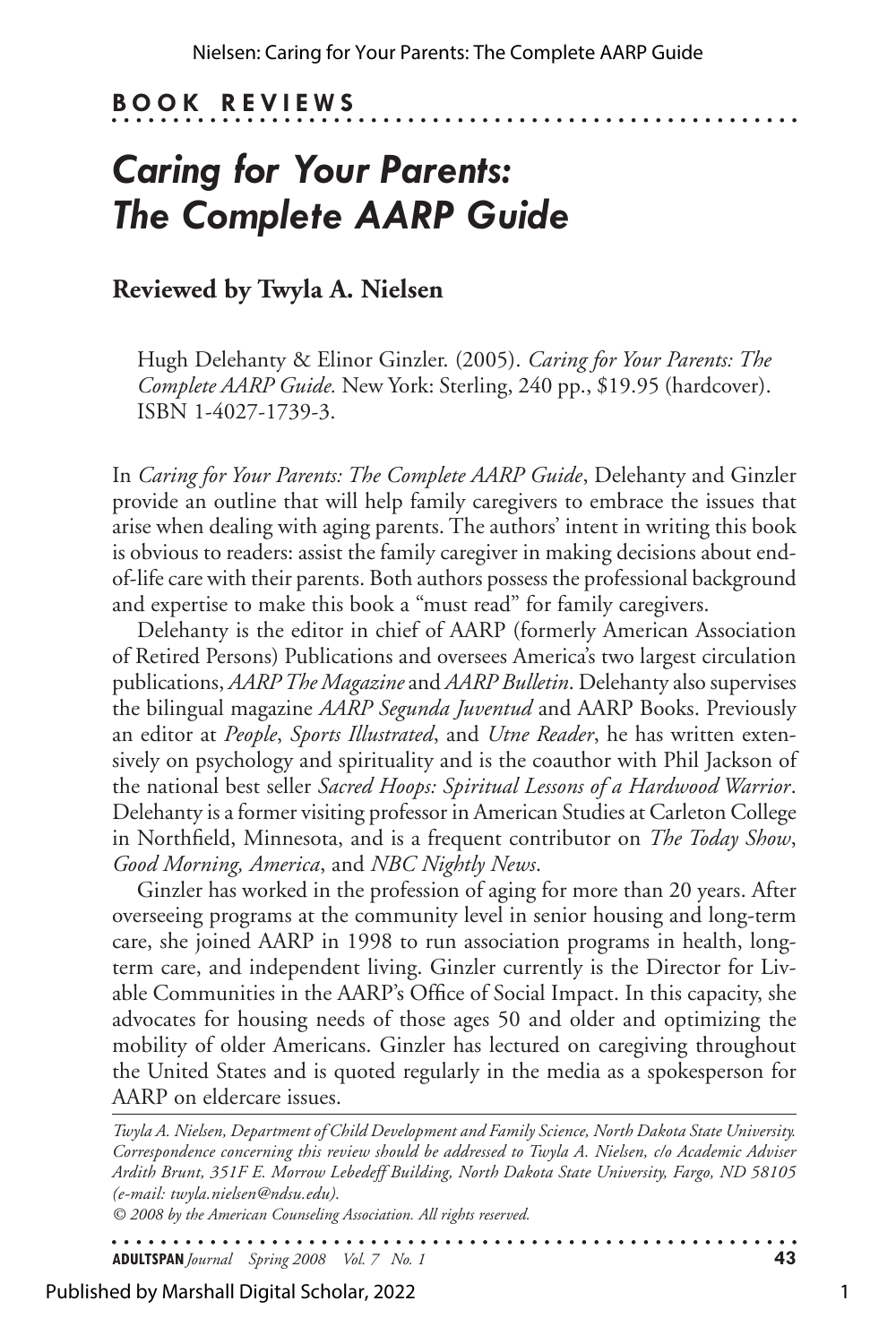#### Adultspan Journal, Vol. 7, Iss. 1 [2022], Art. 5

*Caring for Your Parents: The Complete AARP Guide* is composed of 10 chapters that "walk" caregivers from the first talk with their family members and aging parents, to assignment of the roles that each member will have in providing care, through the final stages of sorrow, grief, and healing.The book begins with an account from Delehanty of his experience as the caregiver for his ailing 80 something father who had Parkinson's disease. Delehanty recounts conferring with his two brothers and a social worker he knew who specialized in end-of-life care to help him discuss the situation with his father. He refers to this moment as "the death talk" (p. 1). Delehanty cautions the caregiver that "[if you] think you are just doing a job fixing a person, who is weaker than you, there will always be a wall between the two of you" (p. 4). However, if caregivers approach the situation with the viewpoint that those receiving care are going through a natural process, caregivers and their parents will begin to develop a profound connection. One emerging theme is that the key to successful caregiving is self-forgiveness. Delehanty indicates that caregivers often punish themselves for not being perfect. No matter how angelic, caregivers are not going to save their parents' lives or completely ease their suffering. However, caregivers are given the opportunity for real intimacy with their parents.

Delehanty and Ginzler share the techniques for reconciliation with, understanding of, and acceptance of parents as caregivers work through the process of giving care and the realization that helping can be one of life's greatest joys. The authors have organized the process of caregiving from recognizing that parents are beginning to have difficulties with the routines of daily life—unopened bills piling up on the kitchen table, trouble walking around or driving to the store for groceries—to the finality of death, saying good-bye, and the stages of healing for the family. The chapters are well organized and are not only reader friendly but also structured. Opportunity exists for readers to assess where in the process they may be within the constructs of their own family. The book's format presents opportunities for readers to reflect upon their personal self needs and caring for themselves as well as maintaining respect and nurturing their aging parents through life's final stage.

The final two chapters give readers some perspectives on saying good-bye and dealing with issues such as sorrow, grief, and healing. The authors indicate the importance of being realistic about how aging parents will face the end of life. They write that people generally tend to face death in much the same way as they approached their life. Dying is an opportunity to show great courage—not only by the dying person but also by the family members. Caregiver's acknowledgment of their parents' courage and of being proud of them for their courage is an important step in those last days.

The strengths of this book lie in the authors' abilities to reach out to readers with understanding and empathy and offer practical advice in the form of worksheets that even the most apprehensive caregiver may use to plan for today and for the future. The authors provide resource guides in every chapter that

**44 ADULTSPAN***Journal Spring 2008 Vol. 7 No. 1*